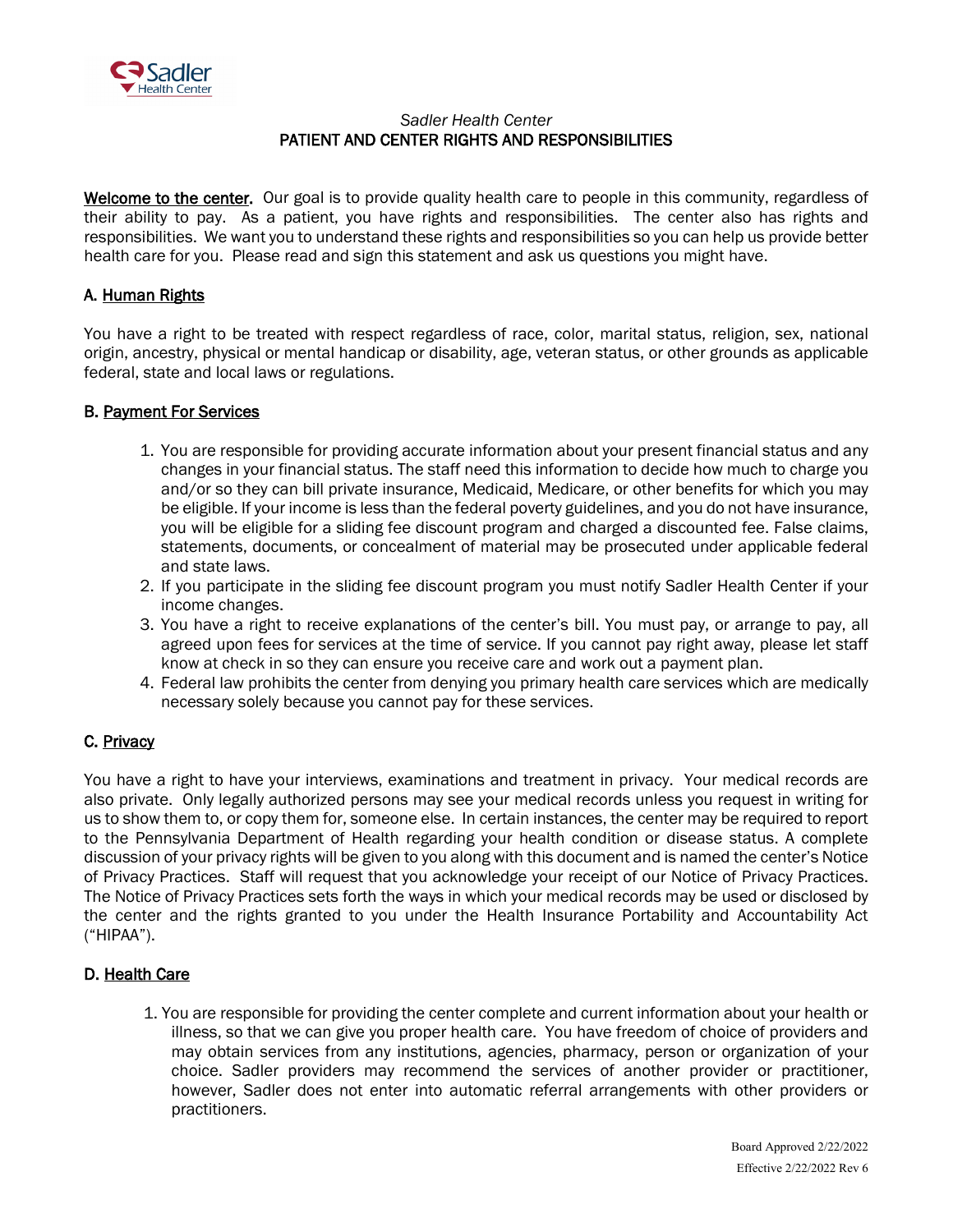- 2. You have a right to information and explanations in the language you normally speak and in words that you understand. You have a right to information about your health or illness, treatment plan, including the nature of your treatment; its expected benefits; its inherent risks and hazards (and the consequences of refusing treatment); the reasonable alternatives, if any (and their risks and benefits); and the expected outcome, if known. This information is called obtaining your informed consent.
- 3. You have the right to receive information regarding "Advance Directives." If you do not wish to receive this information, or if it is not medically advisable to share that information with you, we will provide it to your legally authorized representative.
- 4. You are responsible for appropriate use of center services, which includes following staff instructions, showing respect for the center's staff, facilities and patients, making and keeping scheduled appointments, and requesting a "walk in" appointment only when you are ill. Center professionals may not be able to see you unless you have an appointment. If you are unable to follow instructions from the staff, please tell them so they can help you.
- 5. If you are an adult, you have a right to refuse treatment or procedures to the extent permitted by applicable laws and regulations. In this regard, you have the right to be informed of the risks, hazards, and consequences of your refusing such treatment or procedures. Your receipt of this information is necessary so that your refusal will be "informed." You are responsible for the consequences and outcome of refusing recommended treatment or procedures. If you refuse treatment or procedures that your healthcare providers believe is in your best interest, you may be asked to sign a Refusal to Permit Medical Treatment or Services form or Against Medical Advice form (as appropriate).
- *6.* You have a right to health care and treatment that is reasonable for your condition and within our capability, however, the center is not an emergency care facility. You have a right to be transferred or referred to another facility for services that the center cannot provide. The center does not pay for services that you receive from another healthcare provider.
- 7. If you are in pain, you have a right to receive an appropriate assessment for pain management, as necessary.
- 8. If you have an urgent Medical or Dental need when the office is closed, you can call 717-218-6670 to be directed to the on-call provider/dentist.

## E. Center Rules

- 1. You have a right to receive information on how to appropriately use the center's services. You are responsible for using the center's services in an appropriate manner. If you have any questions, please ask us.
- 2. You are responsible for the supervision of children you bring with you to the center. You are responsible for your children's safety and the protection of other patients and our property.
- 3. You are responsible to accompany your minor children/dependents to their appointments. You must bring your child/dependent to their first appointment. After the first appointment, if you can't bring your child/dependent to their appointment, you must have a signed consent on file allowing another adult (18 years or older) to bring the minor.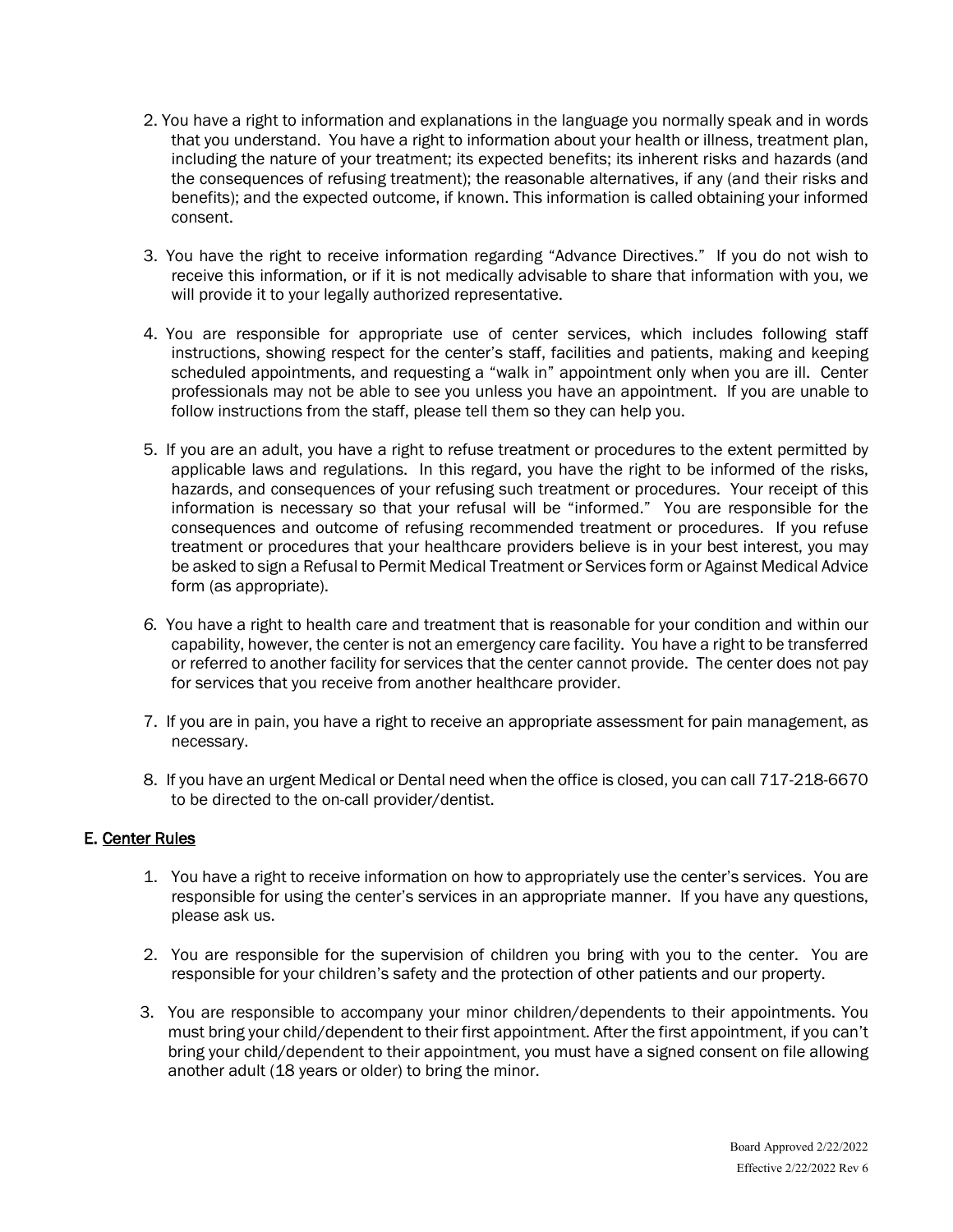4. You have a responsibility to keep your scheduled appointments. Missed scheduled appointments cause delay in treating other patients. If you do not keep scheduled appointments you may be subject to disciplinary action pursuant to the center's policies and procedures. If you need to reschedule your appointment please be sure to give Sadler a 24 hour notice.

# F. Complaints

- 1. If you are not satisfied with our services, please tell us. We want suggestions so we can improve our services. A suggestion box is located in the waiting room for your convenience. If you want to file a complaint, staff will provide you with a form and tell you how to file a complaint.
- 2. If you make a complaint, no center representative will punish, discriminate or retaliate against you for filing a complaint, and the center will continue to provide you services.

# G. Termination

If the center decides that we must stop treating you as a patient, you have a right to advance written notice that explains the reason for the decision, and you will be given thirty (30) days to find other health care services. However, the center can decide to stop treating you immediately, and without written notice, if you have created a threat to cause verbal abuse, sexual harassment or assault of any kind to staff and/or patients. You have a right to receive a copy of the center's Termination of the Patient and Center Relationship Policy and Procedure.

In the event a patient must be immediately terminated the following steps will be taken:

- a. The center will take reasonable measures to prevent workplace violence and to recognize workplace violence as a serious safety and health hazard for their staff, patients, and visitors.
- b. Behavioral Health staff are available to assist with incidents. These staff are trained in crisis management including de-escalation of aggressive behavior, management of threat to safety situations, and self-protection.
- c. Upon becoming aware that an immediate threat to safety or well-being of a person exists, the staff must assume roles to:
	- i. Notifying the manager immediately
	- ii. Activating the Emergency response code, as needed
	- iii. Notifying law enforcement, as needed
	- iv. Securing the safety of patients and staff from the aggressor;
- d. The center will not continue to provide services for an individual who has been terminated due to safety or security reasons; rather, it will refer the individual to another provider or to the hospital emergency department. The center will provide a copy of the patient's medical record to a subsequent provider.
- e. As soon as the immediate threatening situation has been resolved, a staff person who witnessed the event must complete an incident report form according to the center's Policy and Procedure Regarding Incident Reporting and submits it to the Director of Quality & Risk Management.
- f. The DQRM will complete an investigation of the event and submit it to the CEO within 48 hours of the event for final advisement on termination.
- g. The CEO or designee, in consultation with its legal counsel, as appropriate, reviews the results of the investigation and the recommendation to terminate the patient/provider (center) relationship. In the event the patient needs urgent or routine care during the time of the investigation, assurances will be made to prevent patient contact with the staff who were involved in the event.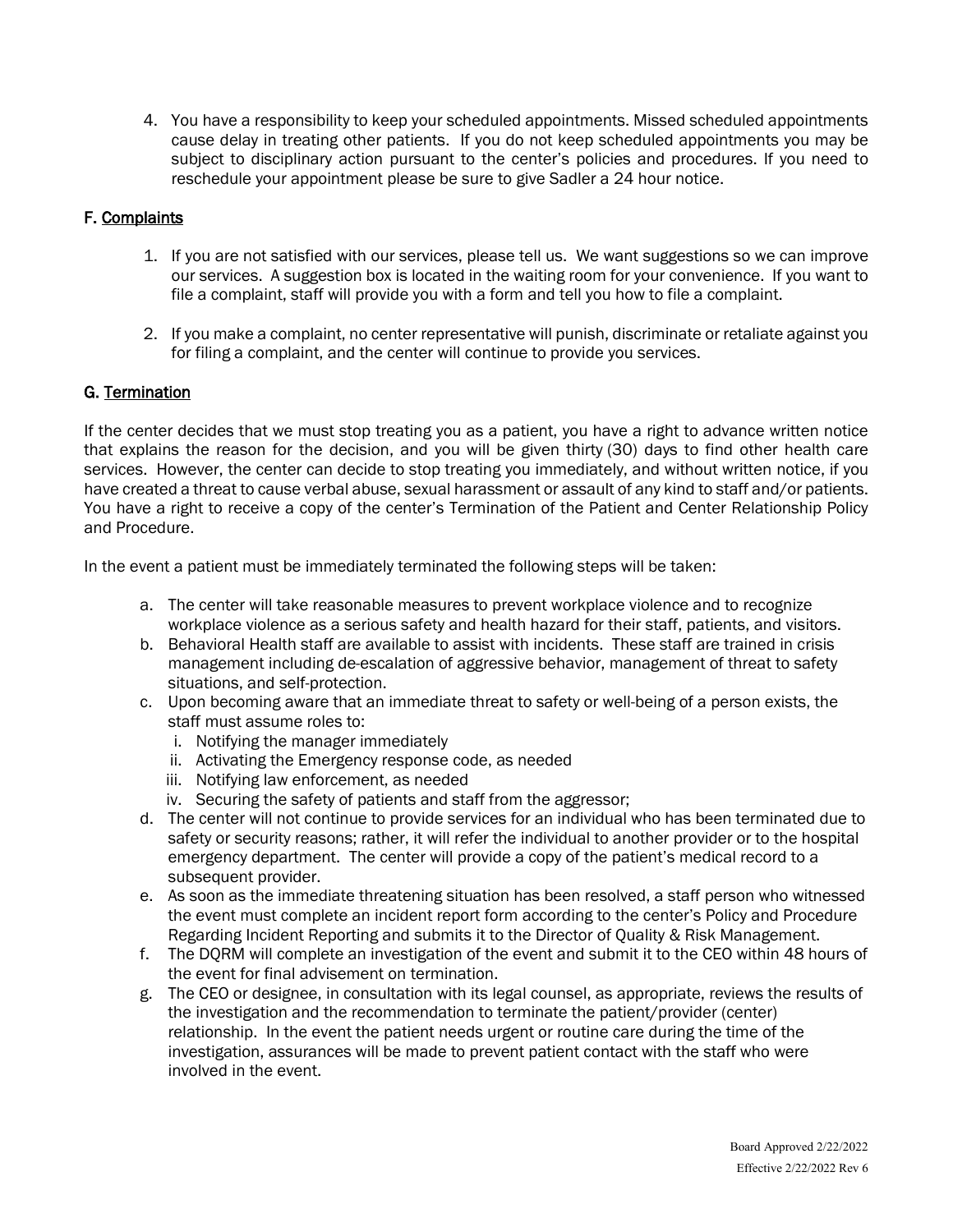- h. The CEO or designee maintains a file to include all documentation concerning the termination, any correspondence, telephone or personal contact with the patient (and/or his or her representatives).
- i. The CEO or designee prepares correspondence for the patient concerning the termination, reasons for the termination (brief, factual statement), effective date, information on securing the services from another provider and a medical record release form. Correspondence is sent via certified mail, return receipt requested.
- j. Records are released by the Medical Records Department upon the patient's completion of an Authorization for the Use and Disclosure of Health Information form.
- k. The CEO or designee notifies the staff and providers concerning the patient's Notice of Termination and they address their areas of responsibility as noted above in item 1.g.

Reasons for which we may stop seeing you include but are not limited to:

- 1. Creating a physical or verbal threat to the safety of the staff and/or other patients.
- 2. Intentional Failure to accurately report financial status.
- 3. Intentional failure to report accurate information concerning health or illness.
- 4. Failure to obey center rules and policies, such as keeping scheduled appointments.
- 5. Violation of the health center policies, such as keeping appointments.
- 6. Stealing drugs, prescription pads, or other property from the center.
- 7. Forging any document including prescriptions or referral authorizations.
- 8. Making any type of non-inclusive slurs towards staff or other patients.
- 9. Using, carrying, or using of illicit drugs on the health center property.
- 10. Videotaping or taking pictures of staff or patients without explicit consent.
- 11. Intentional failure to follow the health care program, such instructions about taking medications, personal health practices, or follow up appointments, as recommended by your healthcare provider(s).

I have read and understand my rights and responsibilities as a Sadler Health Center patient. I am accepting a copy of this document for future reference.

Signature:

Name:

(Print Name) Date of Birth

If signing for a minor:

(Print Minor's Name) Minor's Date of Birth

Date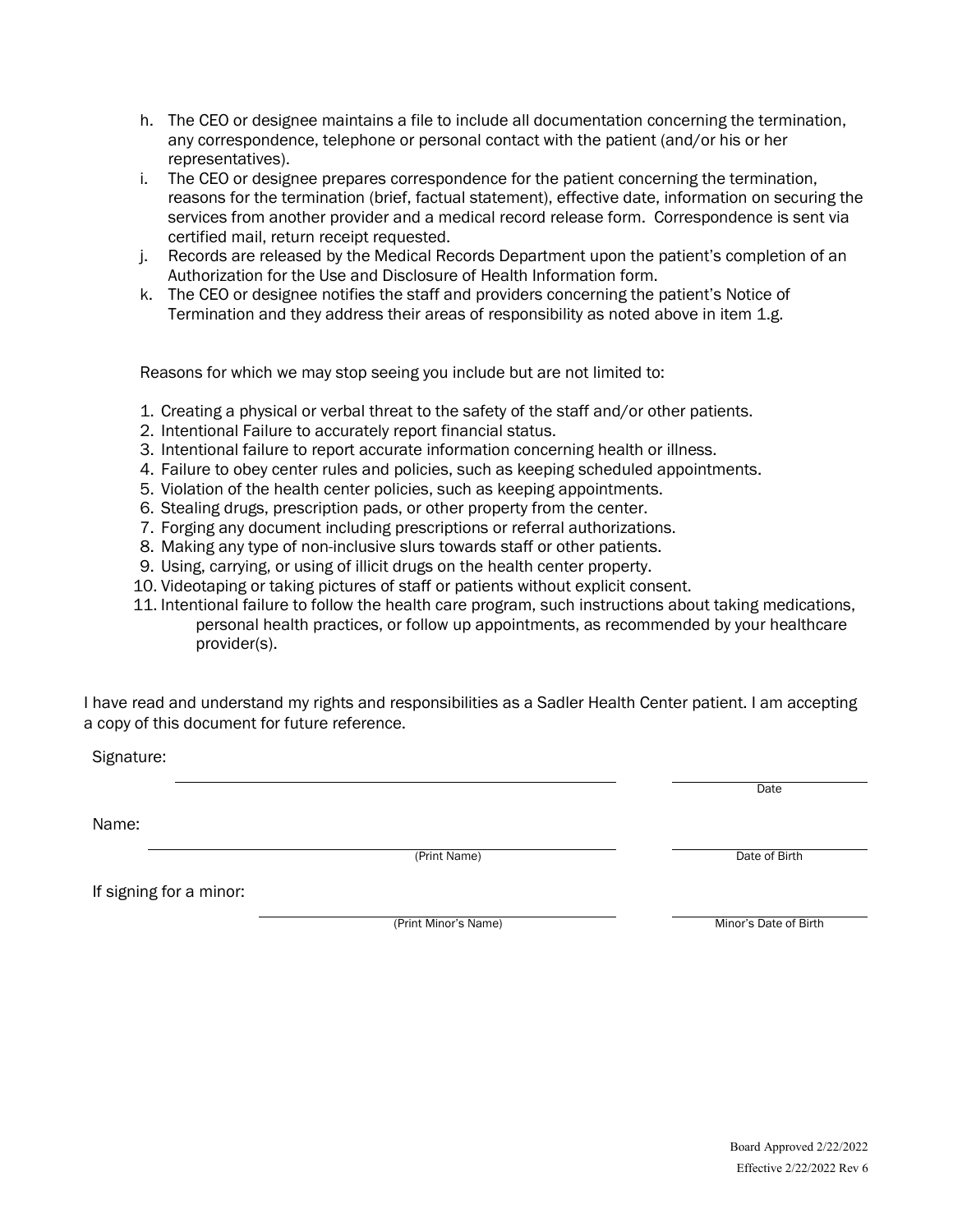Board Approved 2/22/2022 Effective 2/22/2022 Rev 6